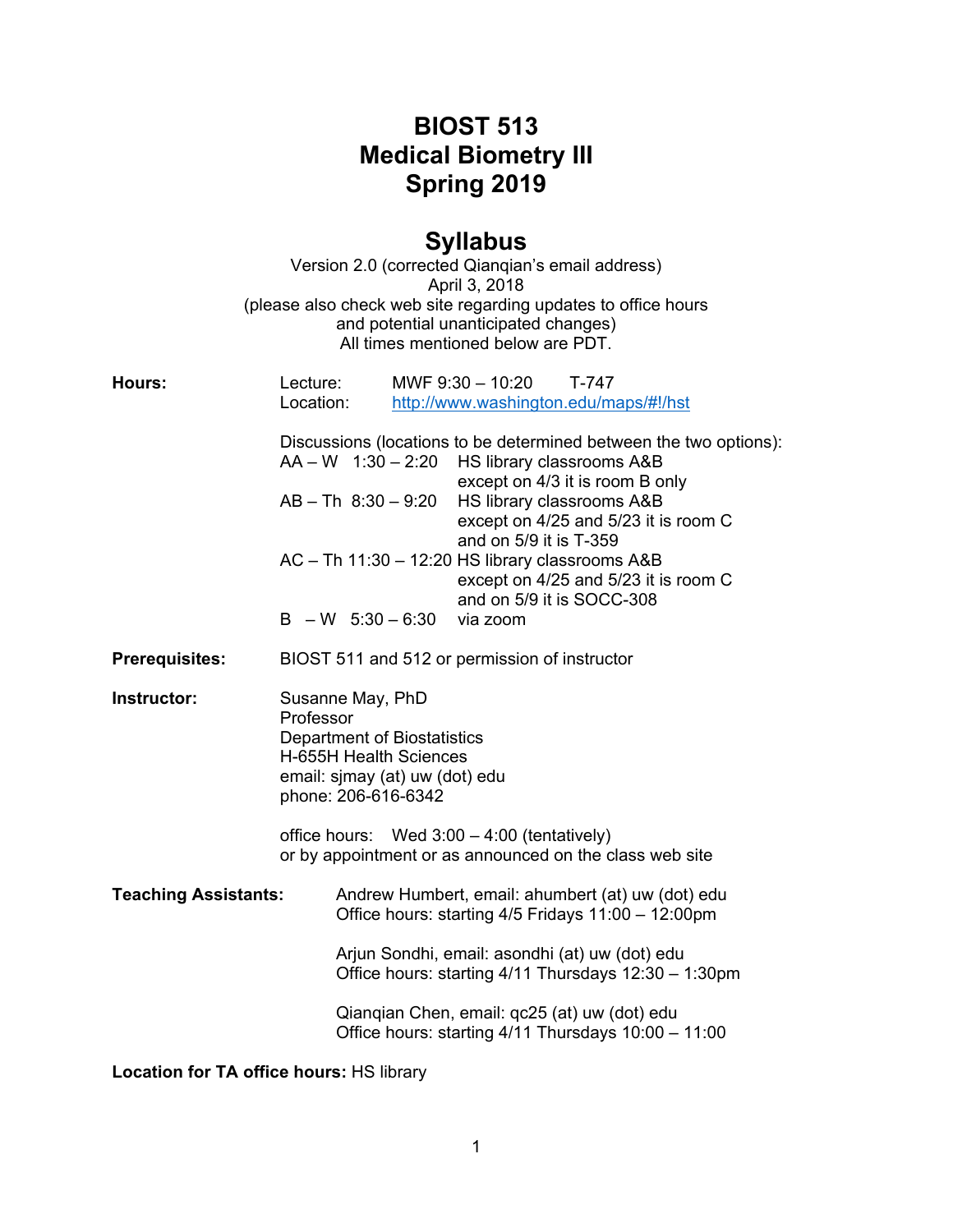**Texts:** Kleinbaum and Klein, Logistic Regression: A Self-Learning Text (Third Edition) Springer, New York 2010. Electronic Version available through UW libraries (UW restricted). <http://link.springer.com.offcampus.lib.washington.edu/book/10.1007%2F978-1-4419-1742-3>

> Kleinbaum and Klein, Survival Analysis: A Self-Learning Text (Third Edition) Springer, New York, 2012. Electronic Version available through UW libraries (UW restricted).

<http://link.springer.com.offcampus.lib.washington.edu/book/10.1007%2F978-1-4419-6646-9>

The texts are meant primarily as supporting material. There will not be readings assigned out of the text books. The class notes will be the primary material and they will include topics/content that is not included in the books.

| Other books of interest:  | Agresti: (Introduction to) Categorical Data Analysis, Wiley, 2012<br>(2007).                                                                                                                                                                                                                                                                                                                                                                                                                                                                                                                                                                                                                   |
|---------------------------|------------------------------------------------------------------------------------------------------------------------------------------------------------------------------------------------------------------------------------------------------------------------------------------------------------------------------------------------------------------------------------------------------------------------------------------------------------------------------------------------------------------------------------------------------------------------------------------------------------------------------------------------------------------------------------------------|
|                           | Collett: Modelling Binary Data. 2 <sup>nd</sup> edition, Chapman and Hall,<br>Boca Raton, 2003.                                                                                                                                                                                                                                                                                                                                                                                                                                                                                                                                                                                                |
|                           | Collett: Modelling Survival Data in Medical Research. 3rd Edition<br>Chapman and Hall 2014.                                                                                                                                                                                                                                                                                                                                                                                                                                                                                                                                                                                                    |
|                           | Dupont: Statistical Modeling for Biomedical Researchers. 2 <sup>nd</sup><br>edition, Cambridge 2009.                                                                                                                                                                                                                                                                                                                                                                                                                                                                                                                                                                                           |
|                           | Hosmer, Lemeshow and Sturdivant: Applied Logistic Regression.<br>3rd edition, Wiley, 2009.                                                                                                                                                                                                                                                                                                                                                                                                                                                                                                                                                                                                     |
|                           | Hosmer, Lemeshow and May: Applied Survival Analysis. 2 <sup>nd</sup><br>edition, Wiley 2008.                                                                                                                                                                                                                                                                                                                                                                                                                                                                                                                                                                                                   |
|                           | VanBelle G, Fisher L, Heagerty P, Lumley T: Biostatistics: A<br>Methodology for the Health Sciences. 2 <sup>nd</sup> edition, Wiley, 2004.                                                                                                                                                                                                                                                                                                                                                                                                                                                                                                                                                     |
| <b>Computer software:</b> | This course will use the statistical software R. R is free to<br>download and use ( <http: www.r-project.org="">) without restriction.<br/>You may also find the R Studio (<http: www.rstudio.com=""></http:>) "front-<br/>end" helpful; this is also free. R is also available for use at the<br/>Health Sciences Library Computing Lab<br/>(<http: hsl.uw.edu="" learning-commons="" topics="">). Documentation for<br/>R is available through R itself<br/>(<http: help.html="" interface="" www.statmethods.net="">) with many<br/>online resources also available, such as the UCLA resources for<br/>learning R (<https: r="" stats.idre.ucla.edu=""></https:>).</http:></http:></http:> |
|                           | For this class I will attempt (together with the TAs) to provide all<br>necessary commands as part of the lectures and discussion<br>sessions. Nevertheless, you will need to be able to pick the right<br>commands and are expected to make changes to the commands                                                                                                                                                                                                                                                                                                                                                                                                                           |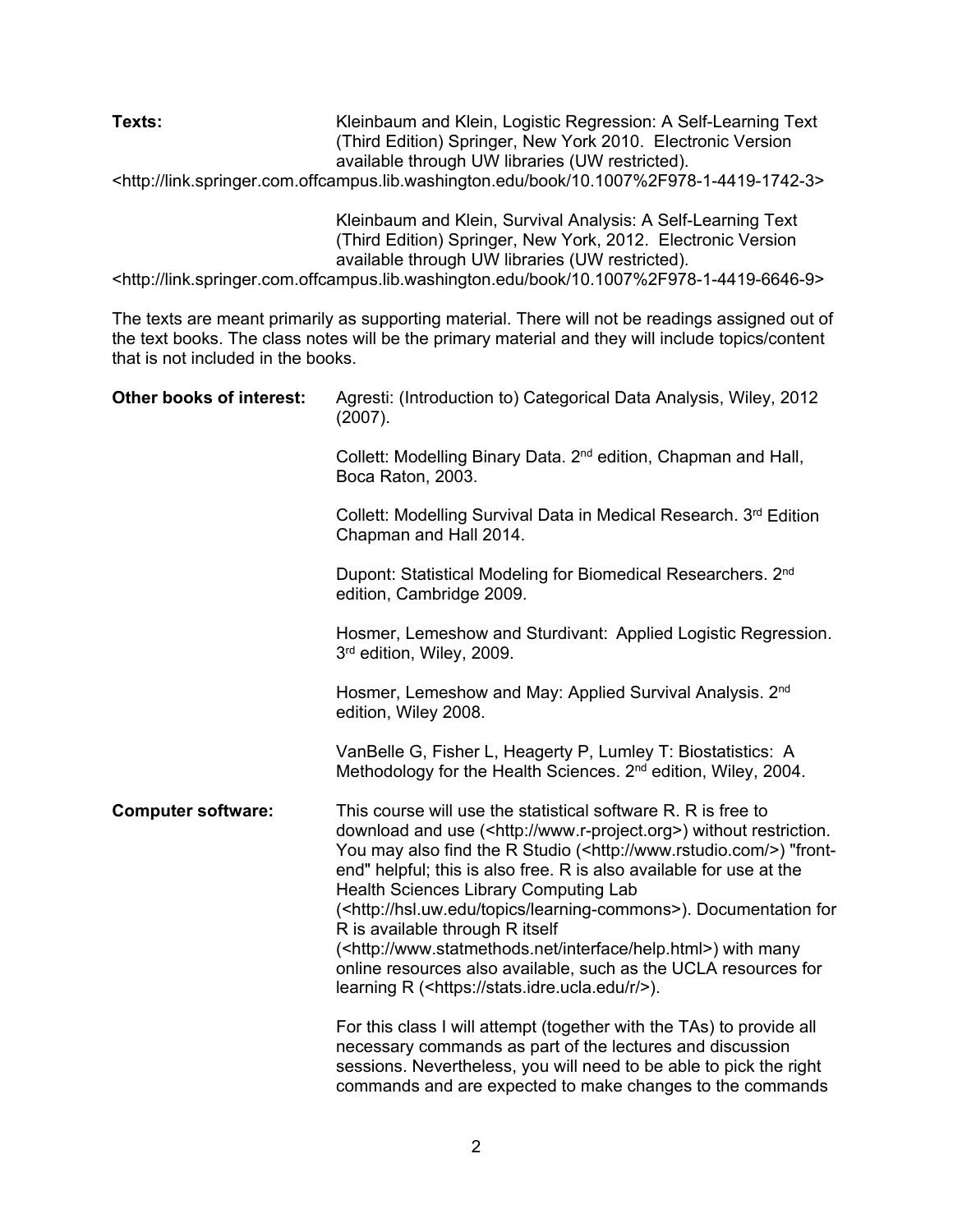|                       | yourself (such as using different file names, variable names etc.).                                                                                                                                                                                                                                                                                                                                                                                                                                                                                                                                                                                                                                                                                                                                                                                        |
|-----------------------|------------------------------------------------------------------------------------------------------------------------------------------------------------------------------------------------------------------------------------------------------------------------------------------------------------------------------------------------------------------------------------------------------------------------------------------------------------------------------------------------------------------------------------------------------------------------------------------------------------------------------------------------------------------------------------------------------------------------------------------------------------------------------------------------------------------------------------------------------------|
|                       | An excellent web site to learn (or learn more about) R is available<br>here:                                                                                                                                                                                                                                                                                                                                                                                                                                                                                                                                                                                                                                                                                                                                                                               |
|                       | <http: faculty.washington.edu="" indexsea15.shtml="" kenrice="" rintro=""><br/>If you are planning to continue to Biost 536, it is highly<br/>recommended to use the above web site to prepare for the level of<br/>R expertise that will be expected in Biost 536 and other more<br/>advanced classes.</http:>                                                                                                                                                                                                                                                                                                                                                                                                                                                                                                                                            |
|                       | You are free to use any other statistical software, but neither the<br>TAs nor the instructor will be able to provide support for the use of<br>that software or answer questions regarding other statistical<br>software. Note though that the above stats.idre.ucla.edu web site<br>has lots of interesting teaching tools and book examples for a<br>number of different statistical software packages.                                                                                                                                                                                                                                                                                                                                                                                                                                                 |
| <b>Computer Lab:</b>  | Access to R is also provided on the PCs in the Micro Computing<br>Laboratory in the Health Sciences Library. The lab is accessible<br>whenever the library is open, except the lab closes one-half hour<br>earlier than the library.                                                                                                                                                                                                                                                                                                                                                                                                                                                                                                                                                                                                                       |
| <b>Class Website:</b> | Homework assignments, lecture notes and recordings will be<br>available on the class Canvas website. A class discussion board,<br>primarily maintained by the TAs, will also be available.                                                                                                                                                                                                                                                                                                                                                                                                                                                                                                                                                                                                                                                                 |
|                       | If you are registered for the course, you should have automatic<br>access through the Canvas link on your myUW web page. If you<br>must register late and need access before you register, please<br>email me with a request using your UW email address so I can<br>use your uwnetid to give you access.                                                                                                                                                                                                                                                                                                                                                                                                                                                                                                                                                  |
|                       | Access/Accommodations: Your experience in this class is important to me. If you have<br>already established accommodations with Disability Resources for<br>Students (DRS), please communicate your approved<br>accommodations to me at your earliest convenience so we can<br>discuss your needs in this course.                                                                                                                                                                                                                                                                                                                                                                                                                                                                                                                                          |
|                       | If you have not yet established services through DRS, but have a<br>temporary health condition or permanent disability that requires<br>accommodations (conditions include but not limited to; mental<br>health, attention-related, learning, vision, hearing, physical or<br>health impacts), you are welcome to contact DRS at 206-543-<br>8924 or uwdrs@uw.edu or <disability.uw.edu>. DRS offers<br/>resources and coordinates reasonable accommodations for<br/>students with disabilities and/or temporary health conditions.<br/>Reasonable accommodations are established through an<br/>interactive process between you, the instructor(s) and DRS. It is<br/>the policy and practice of the University of Washington to create<br/>inclusive and accessible learning environments consistent with<br/>federal and state law.</disability.uw.edu> |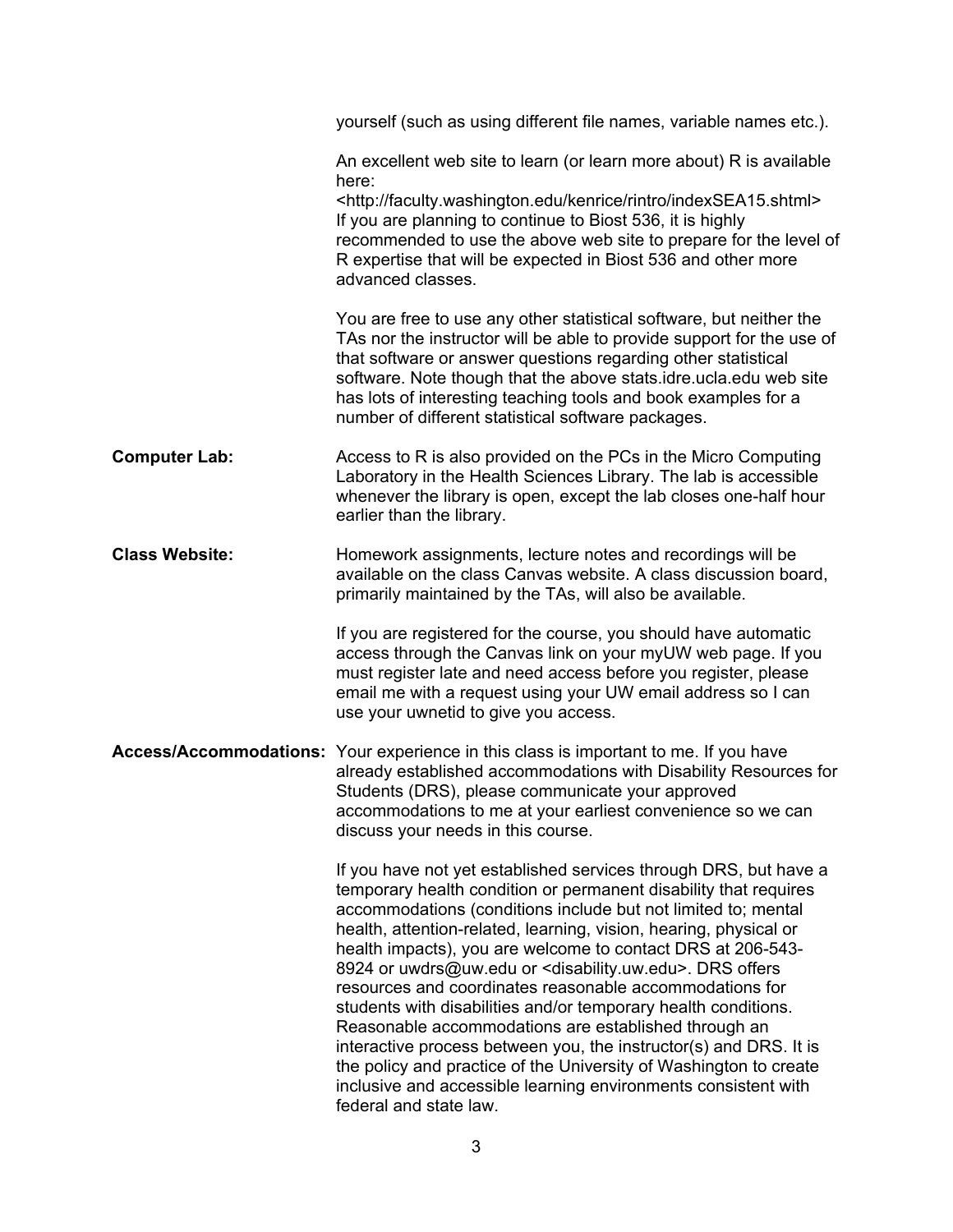| <b>Assignments:</b> | Weekly assignments will be given that are (likely) due at 5pm on Fridays<br>on the Canvas web site in .pdf format. The due date for the first<br>assignment will be April 12, 2019 at 5pm. Each assignment will be graded<br>as<br>- 10 points if an effort has been made to answer all questions and there<br>are no major concerns<br>- 9 points if an effort has been made to answer almost all questions or all<br>questions have been answered but there was at least one major concern,<br>TAs who grade the assignments will indicate any concerns and indicate<br>those concerns that resulted in loosing a point<br>- 0 points if effort failed to answer almost all question or there are more<br>than one major concern.<br>Late assignments may receive partial or no credit depending on the<br>circumstances. |
|---------------------|-----------------------------------------------------------------------------------------------------------------------------------------------------------------------------------------------------------------------------------------------------------------------------------------------------------------------------------------------------------------------------------------------------------------------------------------------------------------------------------------------------------------------------------------------------------------------------------------------------------------------------------------------------------------------------------------------------------------------------------------------------------------------------------------------------------------------------|
|                     | Make sure to check the key for the assignments even if you received full<br>points as we might not be able to mark all or minor issues during the<br>grading process.                                                                                                                                                                                                                                                                                                                                                                                                                                                                                                                                                                                                                                                       |
|                     | All the assignments in this class are viewed as an important part of the<br>process of your learning. You are encouraged to do the best work you<br>can as soon as possible after requisite material is covered in class, and to<br>complete the assignment exercises on your own, as much as possible.<br>However, working together with others to solve challenging assignment<br>problems is acceptable, as is asking questions of the TAs or instructor. It<br>is nevertheless expected that your written homework gives a summary of<br>your personal understanding of the answers, independent of others.                                                                                                                                                                                                             |
|                     | Assignments might not be new (compared to previous classes),<br>nevertheless, as a graduate student I expect that you do not go searching<br>for previous solutions or even look at them if you have access to them.                                                                                                                                                                                                                                                                                                                                                                                                                                                                                                                                                                                                        |
| <b>Coursework:</b>  | In addition to the assignments, there will be two midterms (Mon 4/22 and<br>Fri 5/17, the lower of the two midterm grades will be dropped), a data<br>analysis project (due tentatively Thurs 6/6, 5pm) and a final exam (Wed<br>6/12, 8:30-10:20 in T-747).                                                                                                                                                                                                                                                                                                                                                                                                                                                                                                                                                                |
| Grading:            | 30%<br>midterm(s) after dropping the lowest score<br>30%<br>final<br>20%<br>data analysis project<br>20%<br>assignments after dropping the lowest score                                                                                                                                                                                                                                                                                                                                                                                                                                                                                                                                                                                                                                                                     |
| <b>Questions:</b>   | Questions of general interest can be posted to the Discussion Board on<br>the class website. TAs and the instructor will attempt to answer those as<br>soon as feasible, but this might not be accomplished within 24 hours or<br>during weekends. The recommended (and most expedient) way to have a<br>question answered is to ask questions during the lectures and/or<br>discussion sessions AND to come to office hours.                                                                                                                                                                                                                                                                                                                                                                                               |